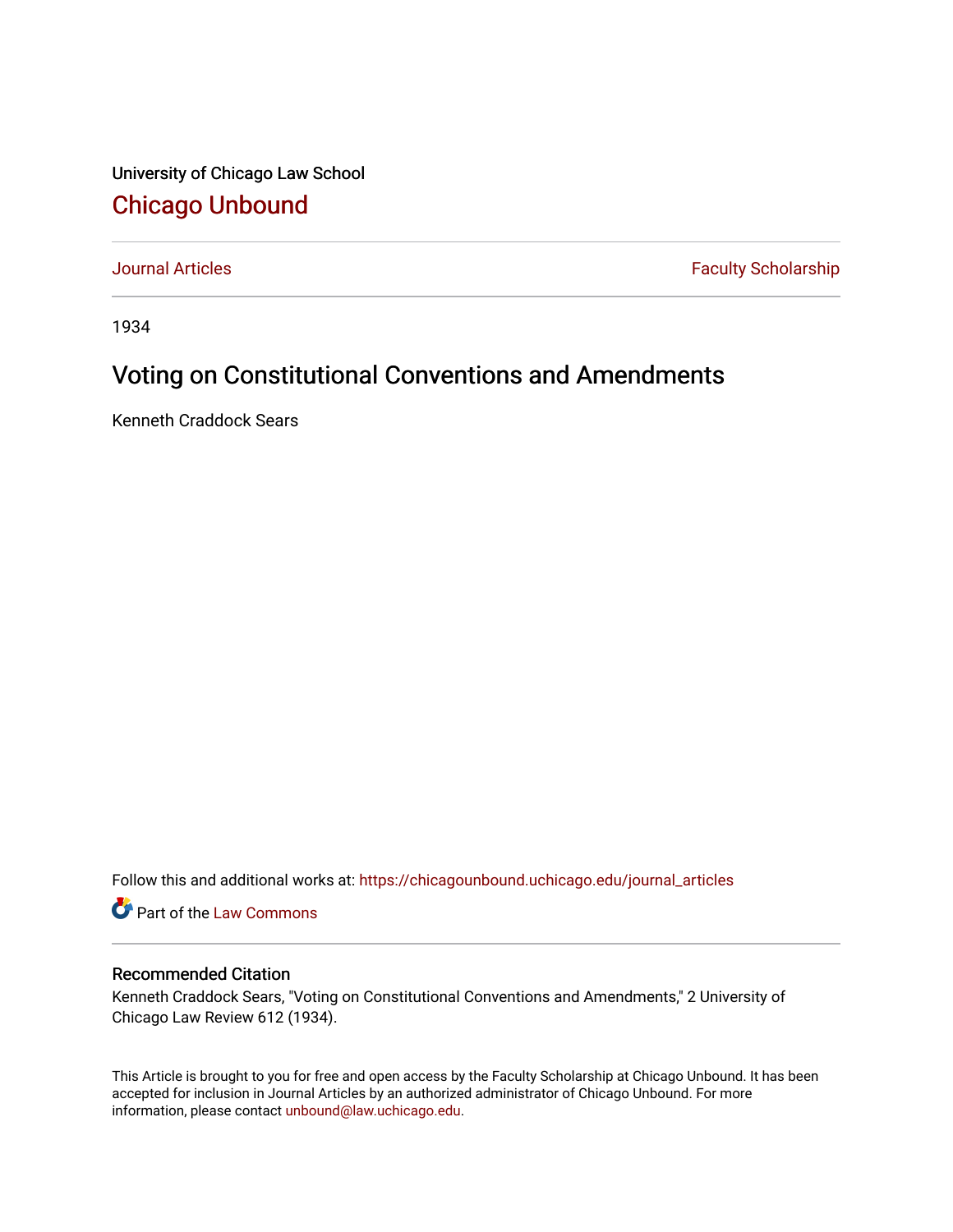## VOTING ON CONSTITUTIONAL CONVENTIONS AND AMENDMENTS

### **KENNETH C. SEARS\***

EARLY every voter in Illinois with a progressive spirit will admit that the present Illinois Constitution is either in need of amendment or revision. It is also perfectly true that it is extraordinarily difficult to secure either an amendment or a revision. No amendment except one for a bond issue has been adopted since 19o4. The proposed revision in 1922 was defeated, despite many good changes that were prepared, only to be submitted as a unit for a single vote. The major factors that are forcing the state to be politically backward are the provisions in the present state constitution for its revision and amendment.' The powerful defect in those provisions is the requirement that a majority of all who in any manner become voters at a general election must approve of a proposal for an amendment or constitutional convention before the proposal is adopted. It is not sufficient that the favorable vote is a majority of those who voted upon the proposal. Thus, a person who becomes a voter in the sense that he takes a ballot and votes for one person or proposition thereon but fails to vote on a proposal for a constitutional amendment or convention is nevertheless the equivalent of a negative

**\*** Professor of Law, University of Chicago Law School.

x **"§** *i.* Whenever two-thirds of the members of each house of the General Assembly shall, by a vote entered upon the journals thereof, concur that a Convention is necessary to revise, alter or amend the constitution, the question shall be submitted to the electors at the next general election. If a majority voting at the election vote for a convention, the General Assembly shall at the next session, provide for a convention, to consist of double the number of members of the senate, to be elected in the same manner, at the same places, and in the same districts **.....**

**, "§ 2.** Amendments to this Constitution may be proposed in either House of the General Assembly, and if the same shall be voted for by two-thirds of all the members elected to each of the two houses, such proposed amendments, together with the yeas and nays of each house thereon, shall be entered in full on their respective journals, and said amendments shall be submitted to the electors of this State for adoption or rejection, at the next election of members of the General Assembly, in such manner as may be prescribed bylaw. The proposed amendments shall be published in full at least three months preceding the election, and if a majority of the electors voting at said election shall vote for the proposed amendments, they shall become a part of this Constitution. But the General Assembly shall have no power to propose amendments to more than one article of this Constitution at the same session, nor to the same article oftener than once in four years." Constitution of Illinois (1870) art. XIV.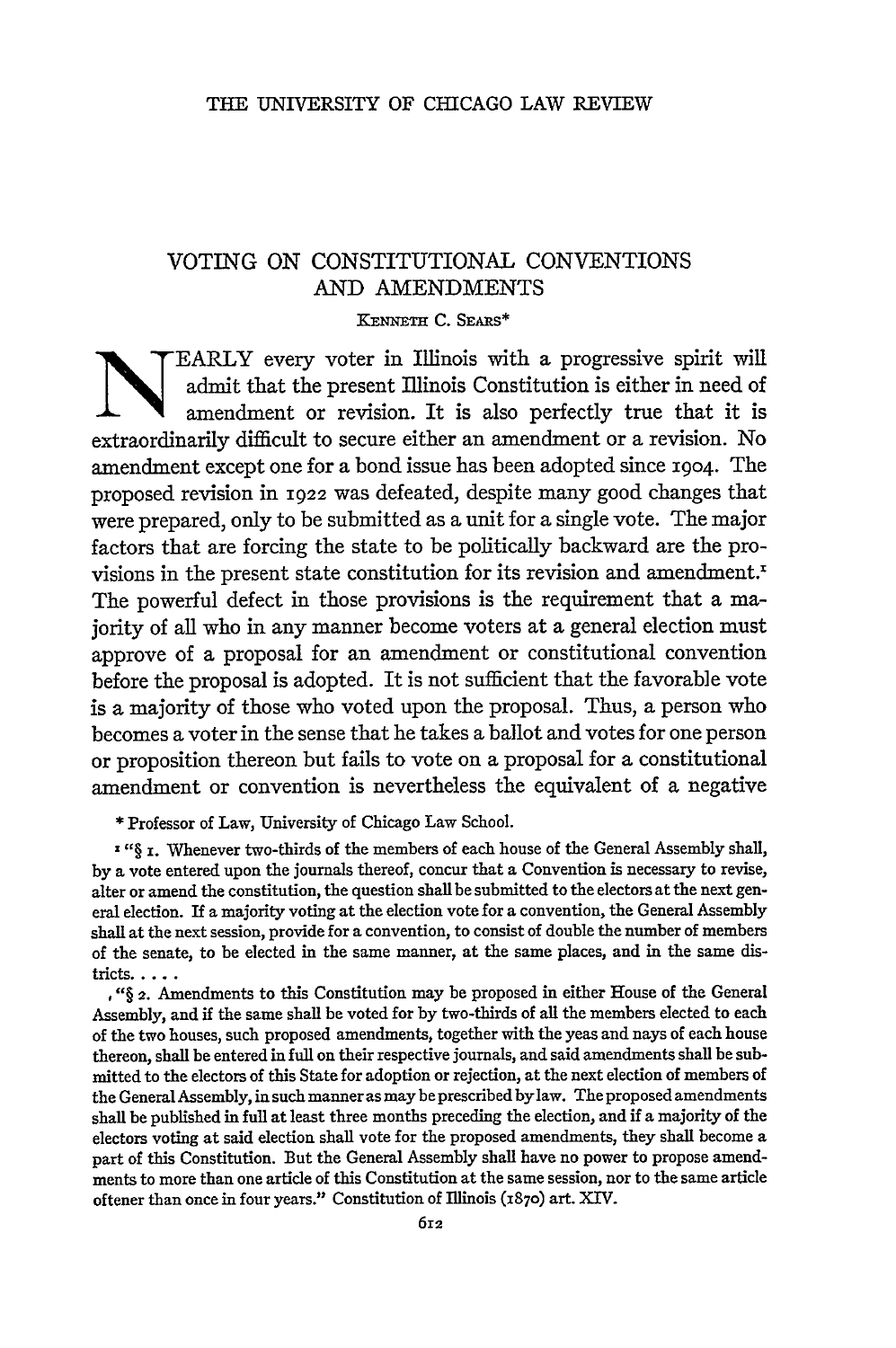voter on such constitutional proposal. In this way a number of proposed constitutional amendments in Illinois which have received large majorities of those voting upon the amendments have nevertheless failed of adoption because of a failure to receive a "constitutional" majority, i.e., a majority of all who voted for anybody or anything on the particular occasion.2 The problem is to find a way out of this constitutional morass. To do this it will be helpful to know how we happened to get into the morass.

Despite the obvious fact that those who drafted the constitution in 1870 were very conservative and sure of themselves it does not seem fair or accurate to accuse them of a desire to make their constitution practically incapable of amendment. In **1870** the mechanics of voting were very different from those of today. Therein is the difference between a constitution that could be amended when such was the majority sentiment in the state and a constitution that can only be amended when the sentiment is overwhelming or approaches the universal. In **1870** there was no official ballot in this state. Ballots were printed by the parties and handed to the voters by party workers at the polls. Consequently, if a party organization printing ballots was favorable to a proposed amendment a statement to this effect was printed on that party's ballot. The person who expressed himself by using that ballot voted in favor of the amendment unless he used some diligence to "scratch" that statement from the ballot. True, another party could take the contrary action or, do what was the same in effect, omit any statement of the proposal from its ballot.3 But statistics show that all five amendments proposed during the period from **1870** to i89i, until a.law provided for an official ballot, were adopted.4 With this law in 1891 there came an end to the method of voting with which those who framed our constitution were familiar.

'See Constitutional Convention Bulletins, i8o, and Illinois Blue Book (i933-34), 36-38.

<sup>3</sup> "The printed ballot has been in use in Illinois since 1848. Until 1891, however, the printing of ballots devolved upon political parties, and the parties could either: (1) omit all mention of the proposed amendment from their ballots; (2) print the measure in such a way as to leave the voter an option to vote for or against it, or (3) to print either the affirmative or the negative of the measure. The third alternative was the one usually taken advantage of, and every straight party vote was therefore cast in accordance with the party action which appeared upon the ballot. Upon a ballot of this character it was easily possible to cast upon a measure substantially the same vote as that cast by regular voters upon candidates **..... "** Constitutional Convention Bulletins, **177-178.**

See also an article **by** C. **0.** Gardner in **5 Am.** Pol. Sc. Rev. 394 **(1908).**

<sup>4</sup>See supra note 2. The official ballot law appears in Laws of Illinois for i89i, **107-121.** See particularly §§ 16 and **i4.** The latter provided in part: "If a constitutional amendment or other public measure is submitted to a vote, such question shall be printed upon the ballot after the list of candidates **..... Y**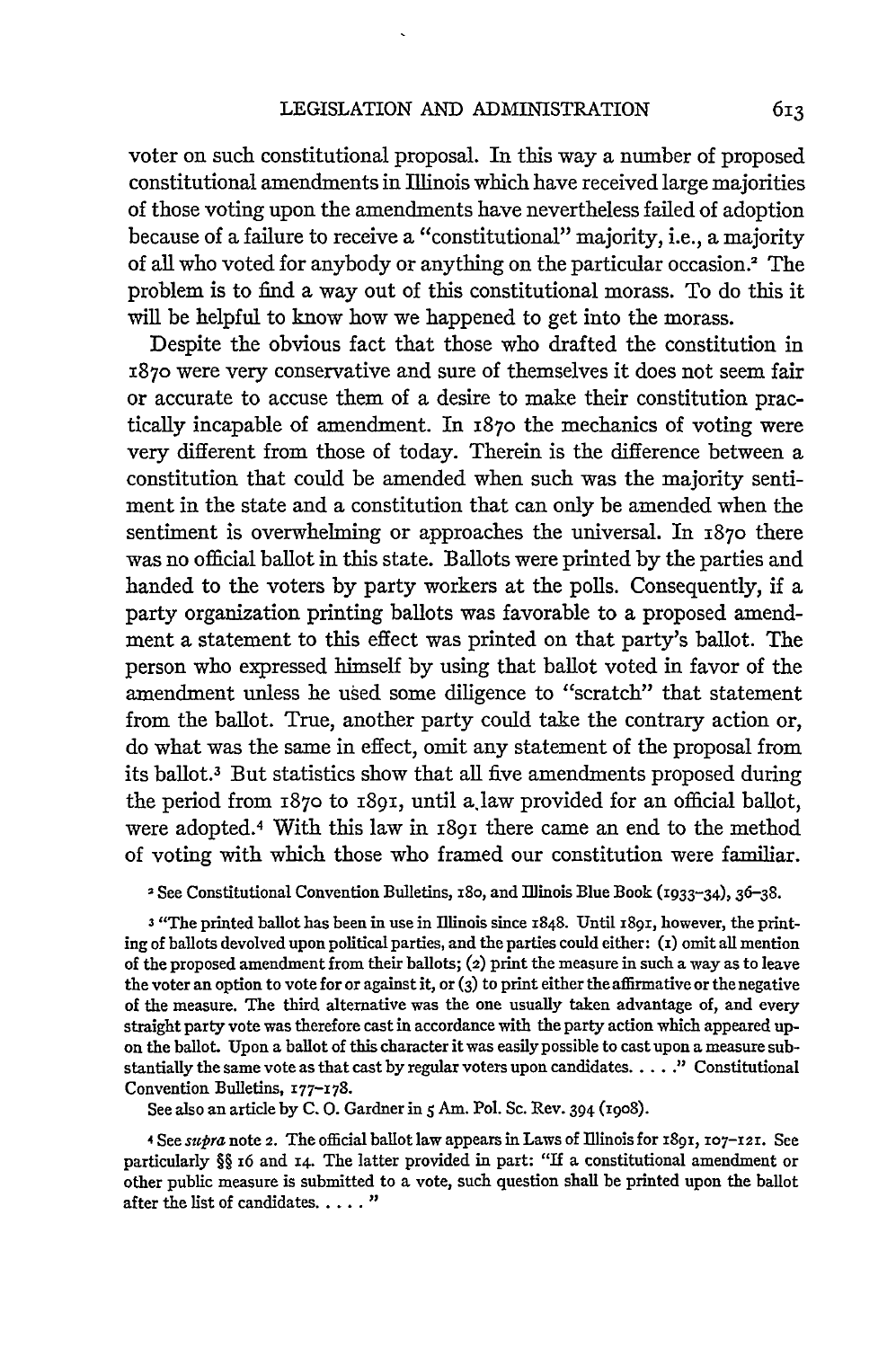#### 614 THE UNIVERSITY OF CHICAGO LAW REVIEW

From **189i** to 1899 proposals for constitutional amendments were placed on the *official* candidates' ballot in a way that did not attract particularly the attention of the voters. Worse, it was necessary for every voter to mark his preference for the proposal if he were to be counted in favor of it. Otherwise, under the constitutional provision, he would be counted as voting in the negative. The results were disastrous. During this second period none of the three constitutional proposals was adopted and none received in excess of twenty-five per cent of the votes cast at the election counting both the yeas and the nays. The remaining seventy-five per cent and upward represented voters who expressed no opinion but were nevertheless counted as voting in the negative.3 Thus, in this period the people of Illinois, as far as proposed constitutional changes were concerned, were under the complete domination of the indifferent and ignorant voters. This great change appears to have been nothing else except an unforeseen result of a change from an unofficial to an official ballot of a particular sort.

The sad fact is that Illinois has not yet managed to remove this handicap in a satisfactory way. In 1899 a law provided that proposals for constitutional amendments and conventions should be submitted on a separate ballot, the "little" ballot. It was thought that this would attract the attention of the voters to a greater extent than such a proposition on the candidates' ballot. This proved to be true, but the difference in important *results* has not been impressive.6 fllinois in the main is still controlled in such voting by the indifferent and ignorant. We are still in the morass.

Governor Emmerson made an attempt to emerge in 1929 when he persuaded the General Assembly to place constitutional proposals on the candidates' ballot. He and others hoped that by providing that such  $\cdot$  proposals should be placed in a separate column on the left side of the ballot no voter would fail to see it. The law has not received a long test, but results to date indicate that the situation is somewhat worse than that under the law of 1899 providing for the separate or "little" ballot.<sup>7</sup> As a matter of fact the ballot as printed in Chicago, at least, is very large

s See Constitutional Convention Bulletins, i8o-i8i, and Illinois Blue Book (x933-34), **37. 6** See Laws of Illinois for 1899, **151.** Observe that section 16 was the section amended but that § **14** was not mentioned. Compare *supra* note 4.

Between 1899 and 1929 five proposals to amend the constitution were submitted. Only two of these received the required constitutional majority and one of these was a bond issue. No proposal for a material change in the constitution has been adopted since 19o4. **A** proposal for a constitutional convention carried in 1918. See Illinois Blue Book (1933-34), 37-38.

**<sup>7</sup>**See Laws of Illinois for **1929,** 392-394. § X4 was amended **by** eliminating the words set forth in *supra* note **4.** § **i6** was amended so that it ceased to apply to proposals for constitutional amendments but continued to regulate voting on "public measures." § 15<sup>3</sup> was added and it provided for the submission "upon the same ballot as the names of candidates for State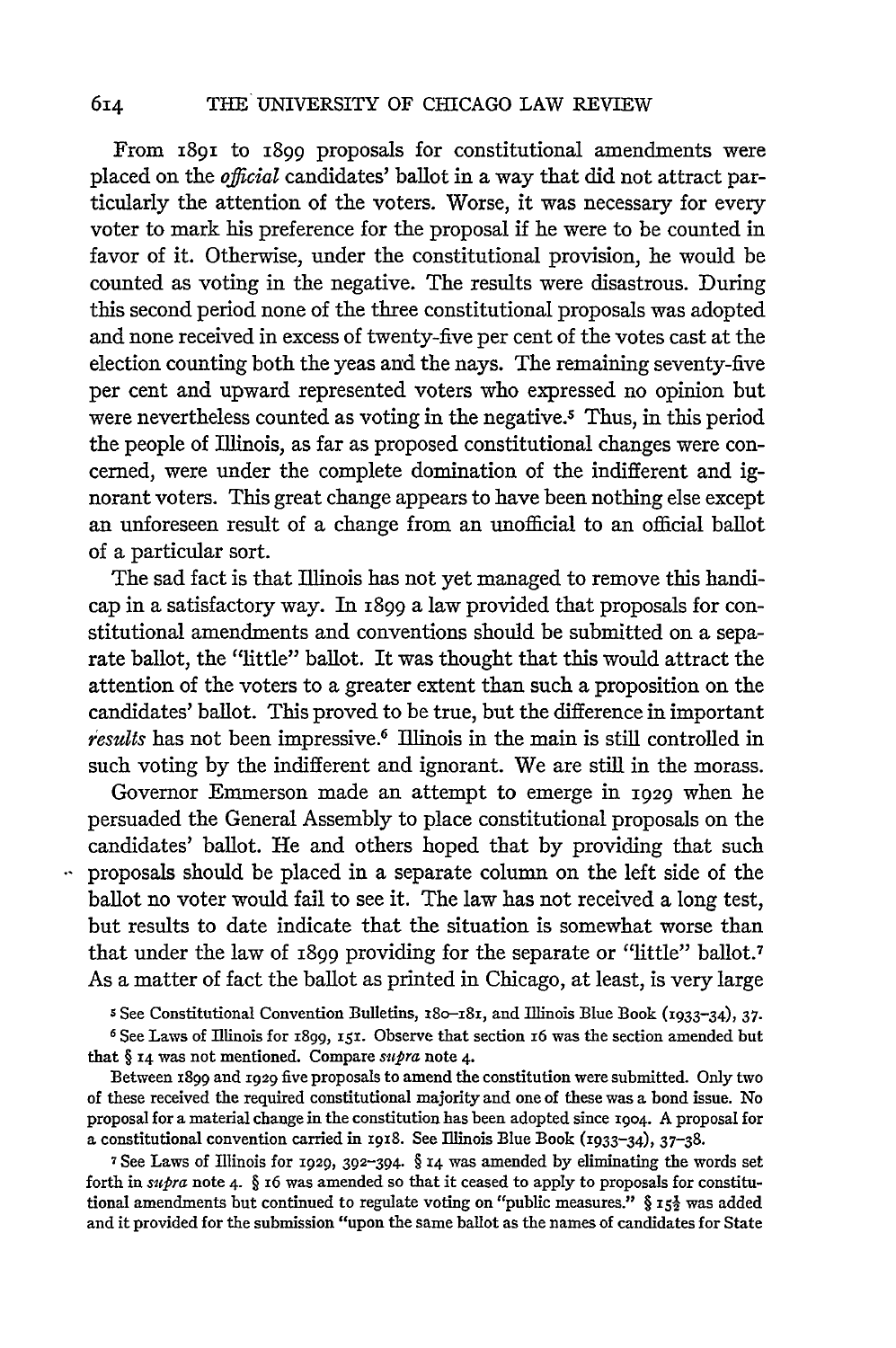and constitutional propositions have not been printed in a manner that really arrested the attention of the careless and indifferent voter. Under statutory authority which could be conferred, the type could be larger, printed hands could point to the proposal, color type could be used, or the proposition could be placed across the top of the ballot, or between the Democratic and Republican columns. Whether any of these suggested variations would produce better results must remain a matter of speculation. As matters now appear the Emmerson law is a failure. What will be the next experiment?

Experimentation seems to be a hateful word to many minds these days, but in this situation we must experiment further or submit to what seems to be nearly a hopeless situation. Senator Ward introduced in the present session of the General Assembly Senate Bill 81 which would return to the law of 1899, the separate or "little" ballot.8 His bill passed the Senate on March 2o and at this writing is pending in the House of Representatives. But why should we go back to a method that has been proved so thoroughly to be so clearly inadequate? Why not hope that a successful method can be evolved by trial and error? Senator Mayor has introduced three bills which express such a hope. Senate Bill 28o, with Senate Bills **278** and **279** as minor companion bills, seeks to weld together the Emmerson law and the proven advantages in the mechanics of voting *prior* to **189 <sup>i</sup> ,** the year our troubles started.9 The separate column on the left of

<sup>8</sup> The only difference between Senator Ward's bill and the law enacted in 1899 is that Senaator Ward's bill confines itself to proposals for constitutional amendments while the separate ballot law of **1899** included proposals known as "public measures."

and other offices to be voted at such election in a separate column at the left of the names of all candidates for office." Observe that this section does not in terms apply to proposals for assembling a constitutional convention but in Chicago, at least, it was thought to control the voting on the proposal for the purpose that was submitted at the November, 1934, election.

Under the Emmerson law in ig3o a proposal, which many friends of taxation reform could not support, to amend the revenue clause of the constitution failed to obtain even a majority of those voting on the proposal, to say nothing of a majority of the total vote cast at the election.

In 1932 another submission of the so-called gateway amendment received **1,080,541** favorable votes as against only **275,329** negative votes. Yet **the** proposal which received a majority, of 805,212 was defeated by a "constitutional" majority of **652,423.** Less than thirty-nine per cent of the **3,465,927** voters at the election voted on the proposal. See Illinois Blue Book (1933- **34), 39, 700.**

The proposal in **1934** for a constitutional convention which received a majority of **io5,i42** of those voting on the proposition was far short of a "constitutional" majority.

**<sup>9</sup>** Senate Bills **278** and **279** have been "Tabled." In place of them Senate Bill 357 has been introduced **by** Senator Mayor.

On May **8, 1935,** word was received that Senate Bills **280** and 357 had passed the Illinois Senate.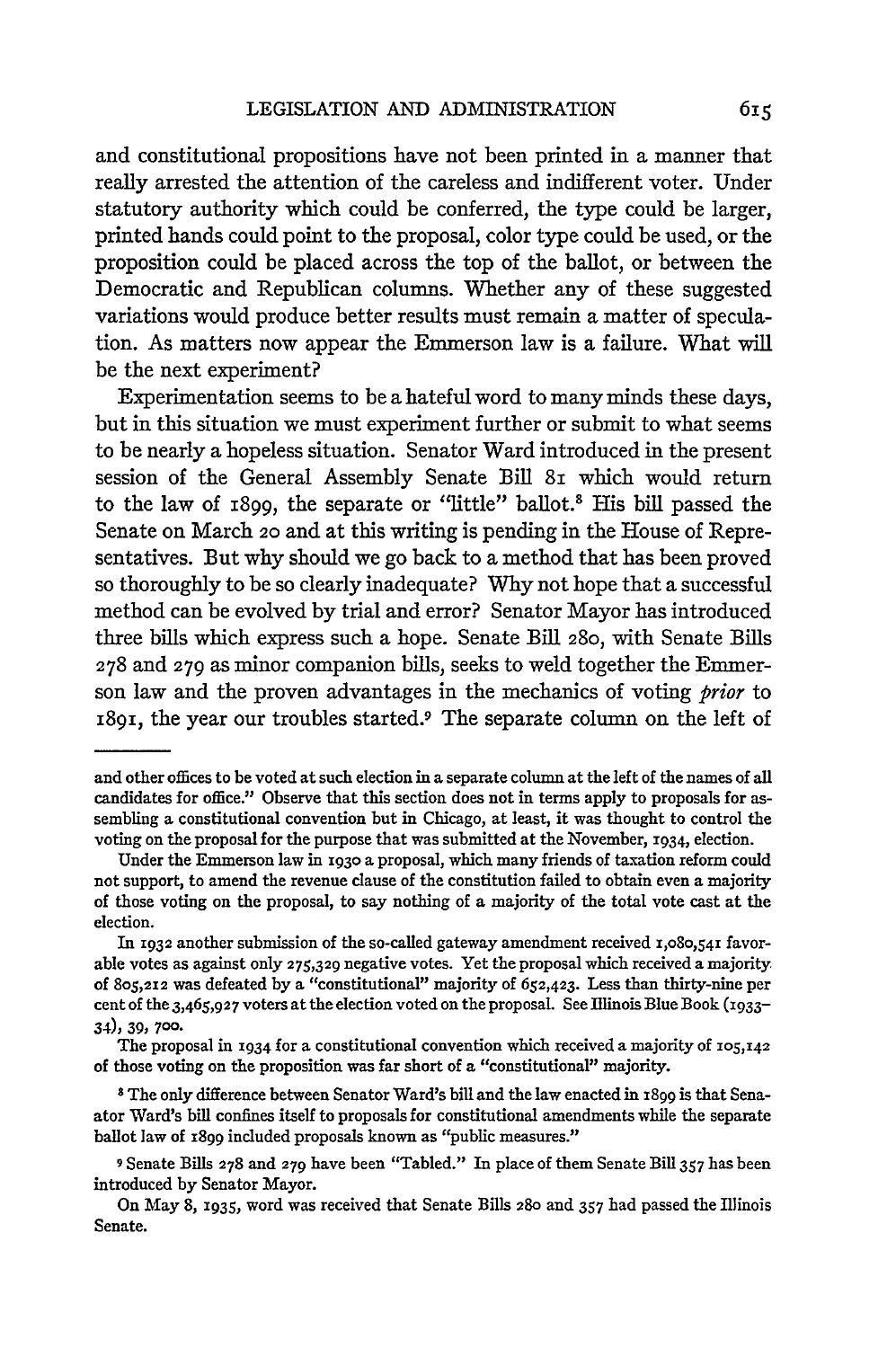the candidates' ballot would remain as it is now. There any voter may vote for or against any constitutional proposition. In addition, any party which in its state convention adopts a resolution approving the constitutional proposal will thus cause an affirmative statement of that proposal to appear at the foot of its party column and a vote in the party circle (straight ticket) will be a vote in favor of the proposition unless elsewhere on the ballot an inconsistent vote is marked. This inconsistent vote normally would appear, it seems, in the column on the left of the ballot, but it might appear by making a cross (X) opposite a negative statement of the same proposal, if there happens to be such, at the foot of some other party column. It is expressly provided that a party in its state convention may adopt a resolution in opposition to a constitutional proposal; if it does then a cross  $(X)$  in the party circle of that party column will be a vote against the proposal unless there is an inconsistent expression elsewhere on the ballot as heretofore explained.

An objection may be made to Senator Mayor's bills that they will afford an opportunity for political parties to work at cross purposes; that the approval of a proposal by the convention of one party will be offset by the disapproval by the convention of another party and vice versa. There appear to be two answers to this objection. In the first place it should not be forgotten that an essentially similar scheme of voting worked out prior to **189i** so that five proposed constitutional amendments out of five were adopted by the voters. The second answer is that under the present constitution as interpreted by the Illinois Supreme Court in *People v. Steven*son,<sup>10</sup> every voter at an election is counted as voting in the negative on constitutional proposals unless he distinctly casts an affirmative vote. So, the disapproval of a proposal by a party convention is no more adverse to constitutional reform than a refusal by a convention to adopt a resolution either for or against a constitutional proposal. Then it should not be forgotten that if a party convention adopts a resolution against a proposal a member of that party voting in the party circle can cast a vote in favor of the proposal by making an "X" opposite the word "yes" in the separate column on the left or by making an "X" in the blank space opposite the affirmative statement of the proposal at the foot of another party column provided, of course, some party with a column has taken affirmative action. Either of the latter methods of voting takes precedence over the "X" in the party circle.

The following statistics of the votes cast at the last November election show some possibilities for effectiveness in the bills proposed by Senator

**<sup>10 281</sup> IM. 17, 117 N.E. 747 (I917).**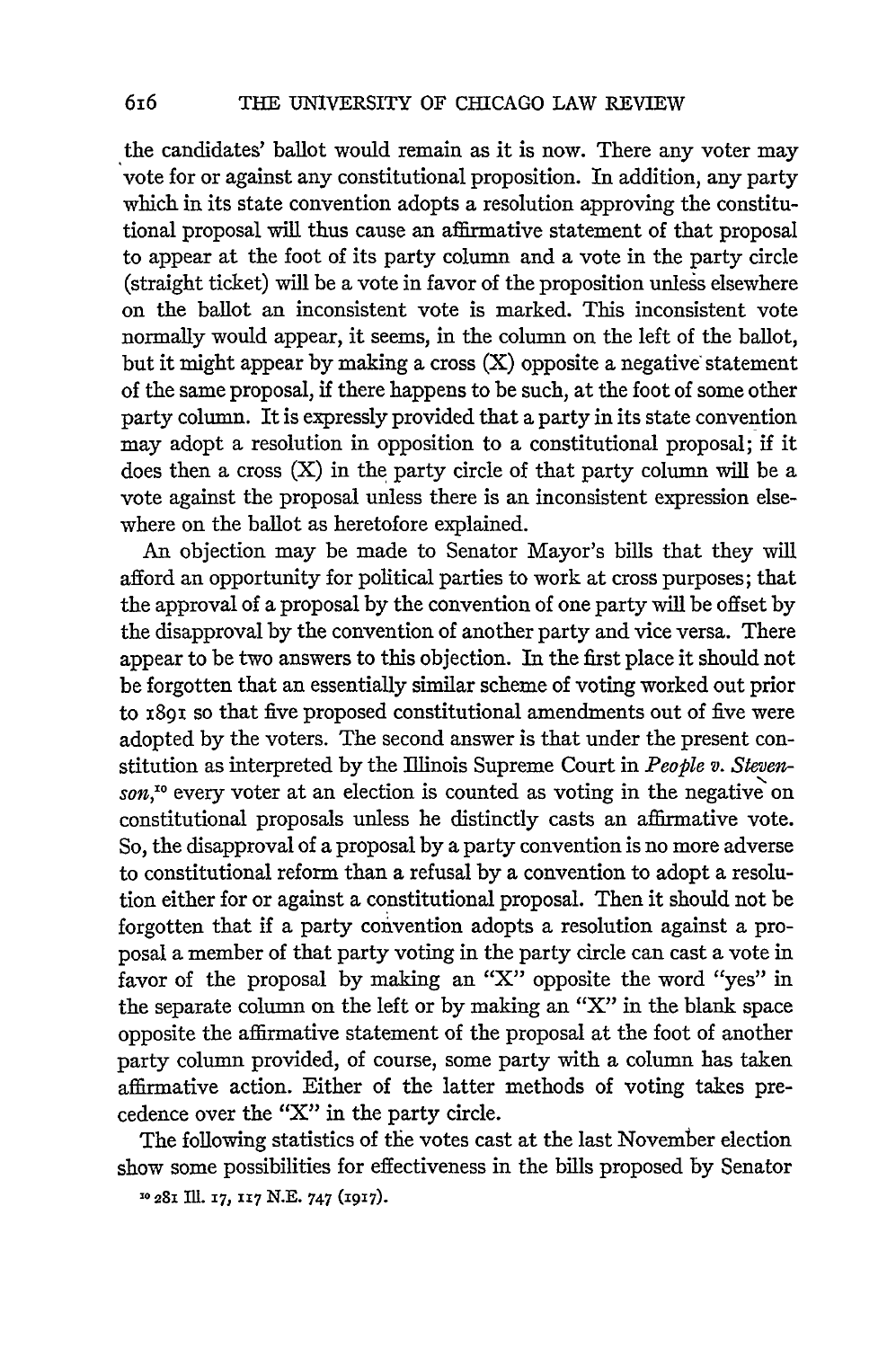Mayor. This information was secured from the Board of Election Commissioners of Chicago. The wards selected for examination probably are wards with a higher percentage of "straight" party votes than the average.

If Senator Mayor's bills become laws those in Illinois who are interested in constitutional reform may renew their hope. With such law a "gateway" amendment emerges from the dream stage. It has been presented four times and is better understood and appreciated, apparently, than any other proposal that has been made. But we should be careful to secure

| <b>WARD</b>                                 | TOTAL<br>VOTE CAST                                       | VOTE ON<br>CONST. CONV.                             |                                                    | TOTAL                                                    | <b>STRAIGHT</b><br><b>DEMOC.</b>                         | STRAIGHT<br>REPUB.                                 | <b>STRAIGHT</b><br><b>VOTES</b>                          |
|---------------------------------------------|----------------------------------------------------------|-----------------------------------------------------|----------------------------------------------------|----------------------------------------------------------|----------------------------------------------------------|----------------------------------------------------|----------------------------------------------------------|
|                                             |                                                          | "Yes"                                               | "No"                                               |                                                          | Vote                                                     | <b>VOTE</b>                                        | TOTAL                                                    |
| ıst<br>24th<br>20th<br>30th<br>35th<br>38th | 14,443<br>23,312<br>24,539<br>27,520<br>23,883<br>27,972 | 7,723<br>12,951<br>9,795<br>7,100<br>6,133<br>8,823 | 1,788<br>1,456<br>2,922<br>4,728<br>4,986<br>4,449 | 9,511<br>14,407<br>12,717<br>11,834<br>II, IIQ<br>13,272 | 11,060<br>18,423<br>15,911<br>14,000<br>12,661<br>13,824 | 2,027<br>1,071<br>3,753<br>4,259<br>3,824<br>6,017 | 13,006<br>19,494<br>19,664<br>18,349<br>16,485<br>19,841 |

a different type of a "gateway" amendment than any offered heretofore. It is rather amazing that heretofore every such proposal has been practically confined to changing only one defect in our present amending clause, article XIV, section 2. This prohibits voting upon changes in more than one article of our present state constitution at any one general election. The "gateway" proposals in the past in general have been limited to changing this feature." This is not the provision in our present amending clause that is causing the significant trouble. That is being caused by the

<sup>11</sup> The proposal of 1891, aside from one insignificant change, that was perhaps the error of a copyist, merely substituted the word "two" for the word "one" before the word "article" which in turn was changed to the plural. See Laws of Illinois for 1891, 217. The constitutional provision is copied in *sutpra* note **i.**

The proposal for 1895 omitted the insignificant change. It substituted the word "three," instead of the word "two," for the word "one." Then it changed the next to the last word in the amending clause from "four" to "two." See the Laws of Illinois for 1895, **331.**

The proposal of **1923** omitted the insignificant change and otherwise made the same changes as the proposal of *18gi.* Then there was added the following: "provided, thatno constitutional amendment shall be proposed or voted on during the time that the United States is engaged in war or within one year following the declaration of peace." This added restriction was motivated, presumably, by resentment caused by the eighteenth amendment to the federal constitution. See Laws of Illinois-for **1923, 632.**

The proposal of **1931** followed the one of **1923** except that the word "three" instead of the word "two" was substituted for the word "one." The added restriction in the proposal **of** 1923 was omitted. See Laws of Illinois for **1931,** 916.